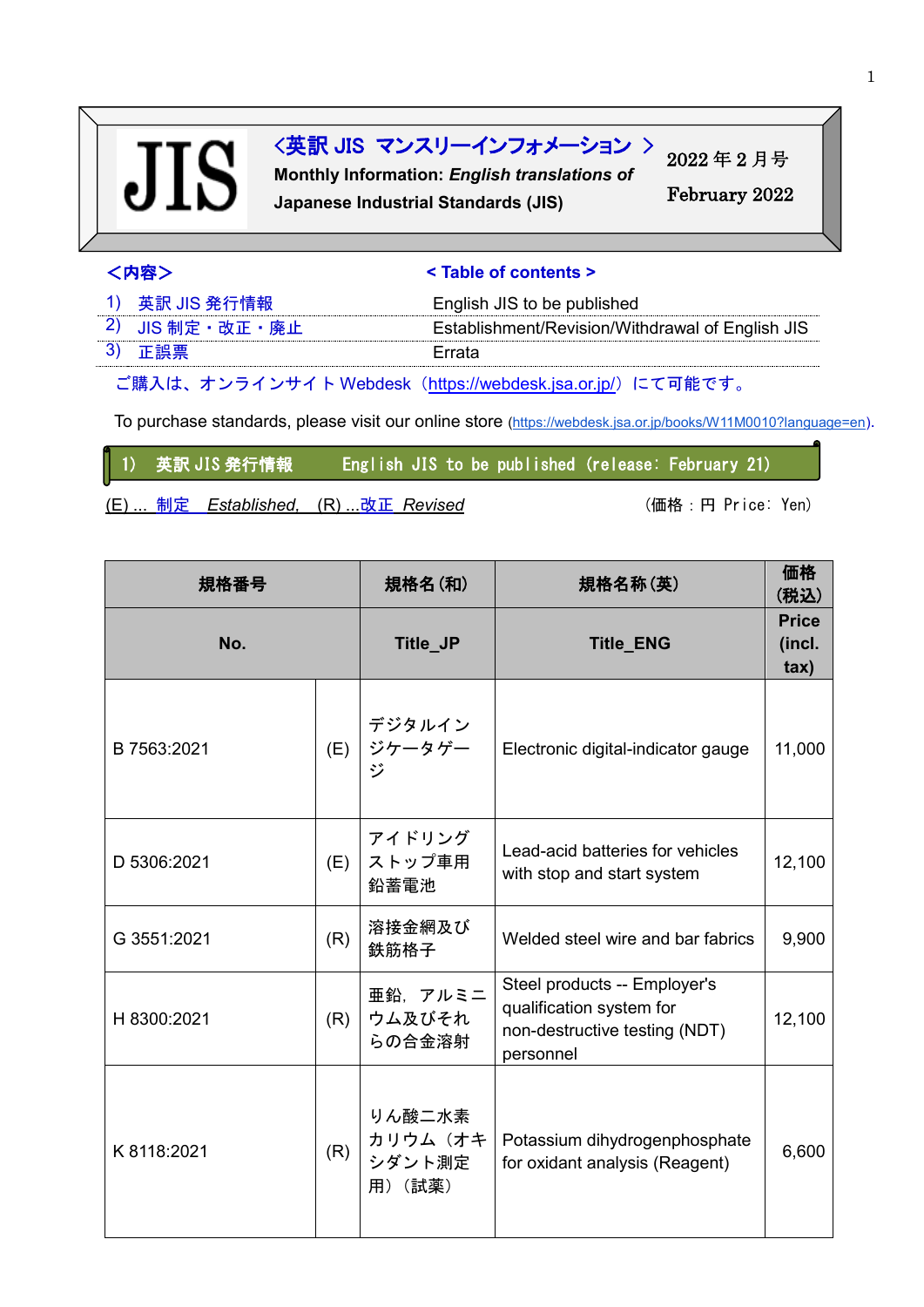| K 8119:2021                        | (R) | ジブチルジス<br>ルフィド(放射<br>線励起法硫黄<br>分析用) (試薬) | Dibutyl disulfide (Reagent)                                                                                                                                                             | 4,400  |
|------------------------------------|-----|------------------------------------------|-----------------------------------------------------------------------------------------------------------------------------------------------------------------------------------------|--------|
| T 3102:2021                        | (R) | 医療用縫合針                                   | Textiles -- Determination of<br>dynamic hygroscopic heat<br>generation -- Part 1: Test method<br>for maximum generated<br>hygroscopic heat temperature<br>measurement by humidification | 4,400  |
| T 3214:2021                        | (R) | ぼうこう(膀<br>胱) 留置用カテ<br>ーテル                | Textiles -- Determination of<br>dynamic hygroscopic heat<br>generation -- Part 2: Test method<br>for heat keeping index of<br>generated heat by humidification                          | 12,100 |
| T 3215:2021                        | (R) | 体内留置排液<br>用チューブ及<br>びカテーテル               | Iron ores -- Determination of<br>hygroscopic moisture in analytical<br>samples -- Gravimetric, Karl<br><b>Fischer titration and mass-loss</b><br>methods (Amendment 1)                  | 11,000 |
| T 3224:2021                        | (R) | 滅菌済みシリ<br>ンジフィルタ                         | Pendulum impact test method for<br>glass in building                                                                                                                                    | 4,400  |
| Ζ<br>0208:1976/AMENDMENT<br>1:2021 | (R) | 防湿包装材料<br>の透湿度試験<br>方法(カップ<br>法) (追補1)   | <b>Testing Methods for</b><br>Determination of the Water<br>Vapour Transmission Rate of<br>Moisture-Proof Packaging<br>Materials (Dish Method)<br>(Amendment 1)                         | 1,100  |
| Z 2245:2021                        | (R) | ロックウェル<br>硬さ試験–試<br>験方法                  | Rockwell hardness test -- Test<br>method                                                                                                                                                | 12,100 |
| Z 2254:2021                        | (R) | 薄板金属材料<br>の塑性ひずみ<br>比試験方法                | Metallic materials -- Sheet and<br>strip -- Determination of plastic<br>strain ratio                                                                                                    | 11,000 |
| Z 2257:2021                        | (E) | 十字形試験片<br>を用いる金属<br>板材の二軸引<br>張試験方法      | Biaxial tensile testing method for<br>sheet metals using a cruciform<br>test piece                                                                                                      | 12,100 |
| Z 3141:2021                        | (R) | 重ねシーム溶<br>接継手の試験<br>方法                   | Sterile obturators for single use                                                                                                                                                       | 6,600  |
| Z 3234:2021                        | (R) | 抵抗溶接用電<br>極材料                            | Dental rotary and oscillating<br>instruments -- Shanks                                                                                                                                  | 8,800  |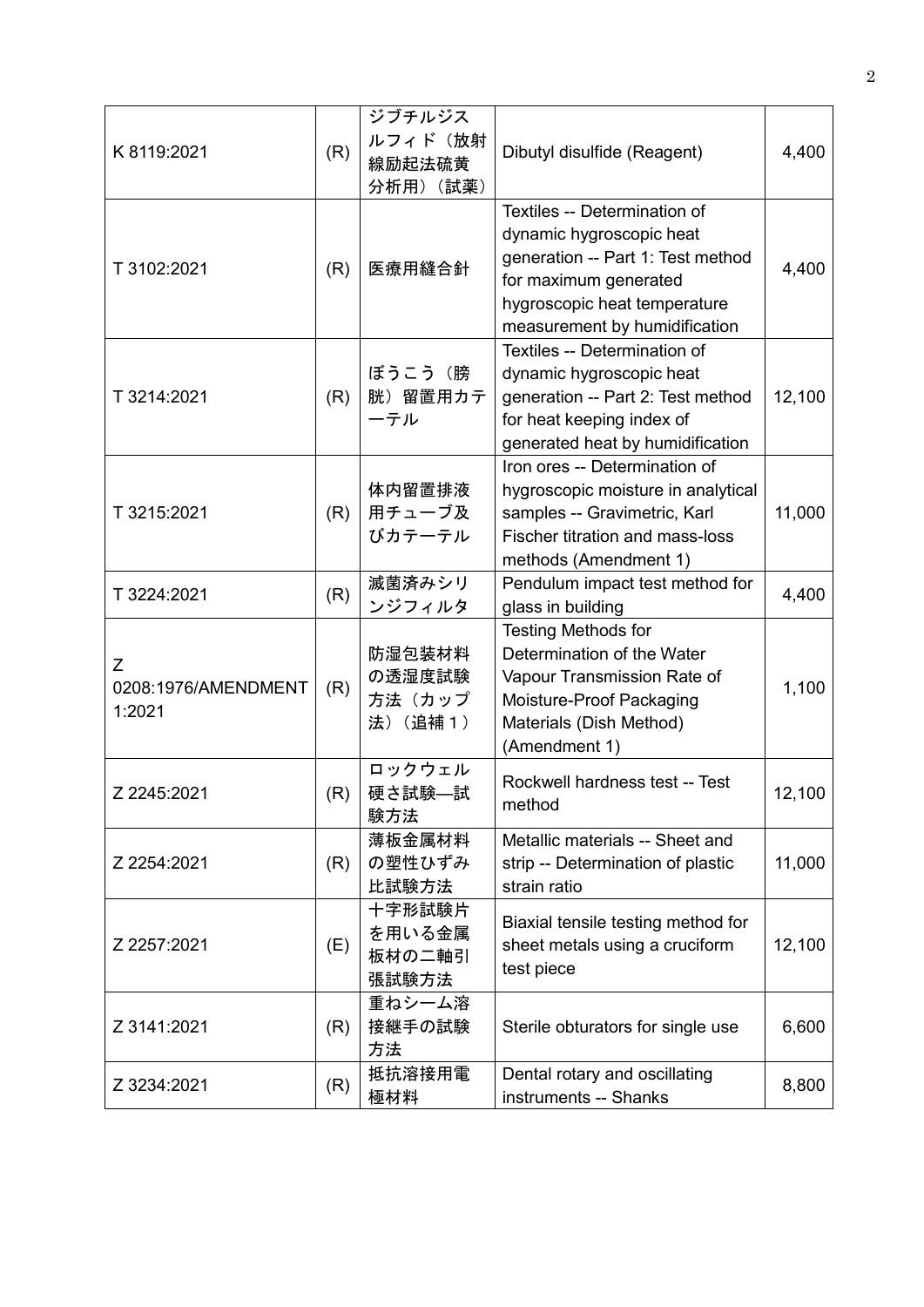### **2)** JIS 制定・改正・廃止 **Establishment/Revision/Withdrawal of English JIS**

#### 注記:JIS の制定、改正、廃止、正誤票の最新情報をお知らせいたします。

 制定、改正された規格の英訳予定の有無は、通常、公示日から 1 か月以内に決定いたします。詳しくは、Webdesk 問い合わせフォームより英 訳 JIS 担当までお問い合わせください。

#### Note: This is to inform the latest establishment, revision, withdrawal and errata of JIS.

Whether an established or revised standard will be translated into English will be decided within a month from the date of an official gazette. For more information, please contact us [\(https://webdesk.jsa.or.jp/books/W11M0010?language=en\)](https://webdesk.jsa.or.jp/books/W11M0010?language=en).

|                    |            |           |                |                                    |                    | 旧版英訳         |
|--------------------|------------|-----------|----------------|------------------------------------|--------------------|--------------|
| 和 JIS 番号           | 公示の種類      | 官報掲載日     | 文書標題           | 文書標題_英文                            | 旧文書番号              | 有無           |
|                    |            |           |                |                                    |                    | Availability |
|                    |            |           |                |                                    |                    | of English   |
|                    |            | Date of   |                |                                    |                    | translation  |
|                    | Type of    | Official  |                |                                    |                    | (replaced    |
| JIS No.            | change     | gazette   | Title_JP       | Title_ENG                          | Replaced standards | standards)   |
|                    |            |           |                | Determination of asbestos in       |                    |              |
|                    |            |           | 建材製品中のアスベスト含   | building material products -- Part |                    |              |
| <b>JIS A</b>       |            |           | 有率測定方法––第3部:ア  | 3: Quantitative analysis of        |                    |              |
| 1481-3:2014/AMEND  |            |           | スベスト含有率のX線回折   | containing asbestos by X-ray       |                    |              |
| <b>MENT 1:2022</b> | 改正/Revised | 2022/1/20 | 定量分析方法(追補1)    | diffraction method (Amendment 1)   |                    |              |
|                    |            |           |                | Road vehicles-Brake types,         |                    |              |
|                    |            |           | 自動車––ブレーキ用語––種 | braking mechanics and brake        |                    |              |
| JIS D 0106:2022    | 改正/Revised | 2022/1/20 | 類, 力学及び現象      | operation-Vocabulary               | JIS D 0106:2011    |              |
|                    |            |           |                |                                    |                    |              |
|                    |            |           | 自動車––ブレーキ用語––部 | Road vehicles $-$ Braking          |                    |              |
| JIS D 0107:2022    | 改正/Revised | 2022/1/20 | 맘              | equipments -- Vocabulary           | JIS D 0107:2011    |              |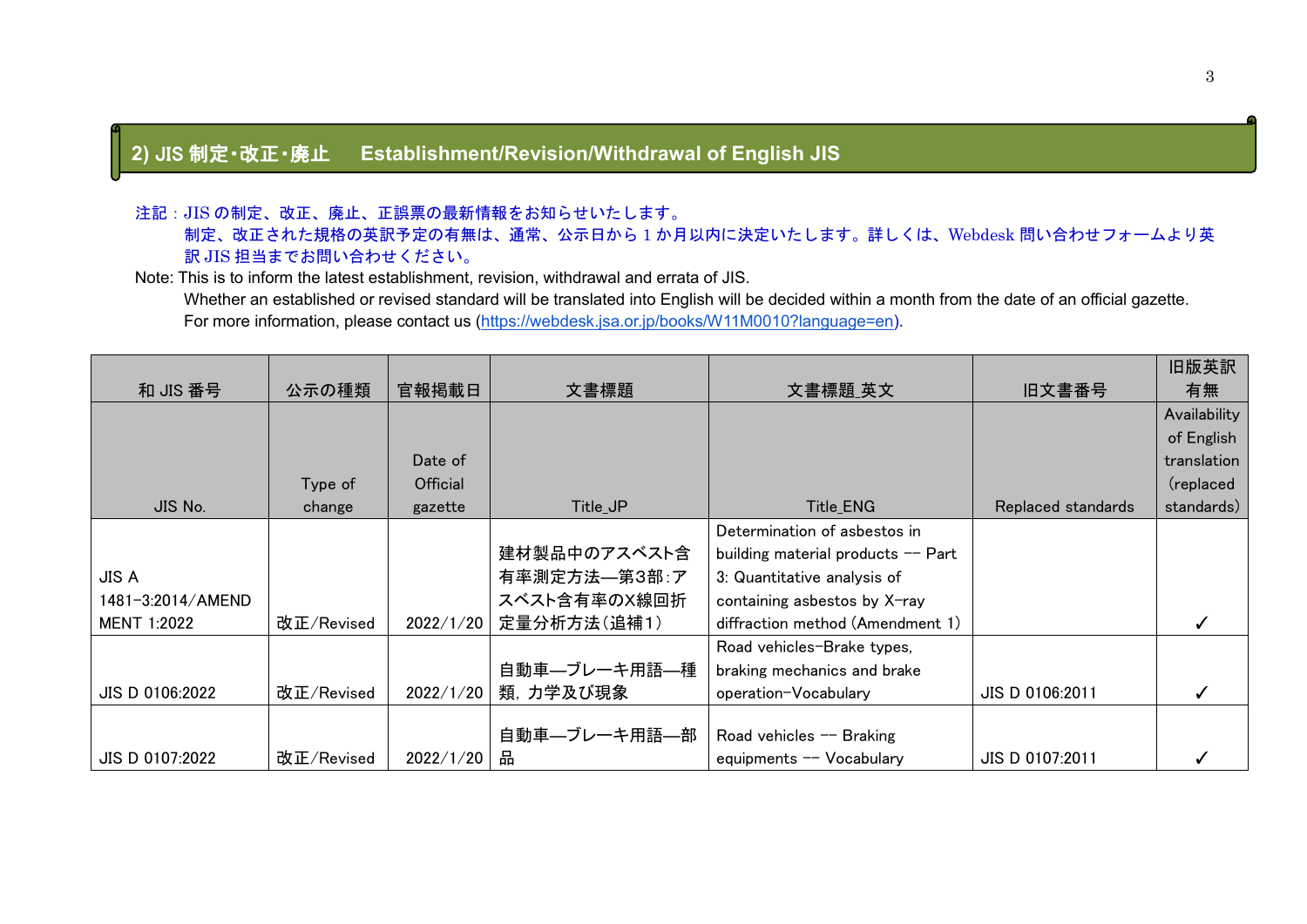|                   |              |           | 自動車ブレーキ試験方法通              | General rules of brake test method          |                   |  |
|-------------------|--------------|-----------|---------------------------|---------------------------------------------|-------------------|--|
|                   |              |           |                           |                                             |                   |  |
| JIS D 0210:2022   | 改正/Revised   | 2022/1/20 | 則                         | of automobiles and motor cycles             | JIS D 0210:1995   |  |
|                   |              |           |                           | Direct injection gasoline engines --        |                   |  |
|                   | 制定           |           | 直噴ガソリン機関—高圧燃              | Installation of the high pressure           |                   |  |
| JIS D 3611:2022   | /Established | 2022/1/20 | 料ポンプの取付寸法                 | fuel pump to the engine                     |                   |  |
|                   |              |           | 自動車部品–ディーゼル機              | Automotive parts -- Glow plugs for          |                   |  |
|                   |              |           | 関用グロープラグーー般要              | diesel engines -- General                   |                   |  |
| JIS D 5103:2022   | 改正/Revised   | 2022/1/20 | 求事項及び寸法                   | requirements and dimensions                 | JIS D 5103:1992   |  |
|                   |              |           |                           |                                             |                   |  |
|                   | 廃止           |           | けい酸ナトリウム(けい酸ソ             |                                             |                   |  |
| JIS K 1408:1966   | /Withdrawn   | 2022/1/20 | ーダ)                       | Sodium silicate                             |                   |  |
|                   |              |           |                           |                                             |                   |  |
|                   | 廃止           |           | 亜硫酸ナトリウム(結晶)[亜            |                                             |                   |  |
| JIS K 1418:1958   | /Withdrawn   | 2022/1/20 | 硫酸ソーダ(結晶)]                | Sodium sulphite (crystal)                   |                   |  |
|                   |              |           |                           |                                             |                   |  |
|                   | 廃止           |           | チオ硫酸ナトリウム(結晶)             |                                             |                   |  |
| JIS K 1420:1958   | /Withdrawn   | 2022/1/20 | [チオ硫酸ソーダ(結晶)]             | Sodium thiosulfate (crystalline)            |                   |  |
|                   |              |           |                           |                                             | <b>JISK</b>       |  |
|                   |              |           |                           |                                             | 2235:1991/AMENDME |  |
|                   |              |           |                           |                                             | NT 1:2009; JIS K  |  |
| JIS K 2235:2022   | 改正/Revised   | 2022/1/20 | 石油ワックス                    | Petroleum waxes                             | 2235:1991         |  |
|                   |              |           | ディーゼル機関―NOx還元             | Diesel engines -- NOx reduction             |                   |  |
|                   |              |           | 剤 AUS 32-第4部:尿            | agent AUS 32 -- Part 4: Refilling           |                   |  |
| JIS K 2247-4:2022 | 改正/Revised   |           | 2022/1/20   素水溶液給水インタフェース | interface                                   | JIS K 2247-4:2013 |  |
|                   |              |           | ディーゼル機関–NOx還元             |                                             |                   |  |
|                   |              |           | 剤 AUS 32-第5部:乗            | Diesel engines -- NO <sub>x</sub> reduction |                   |  |
|                   |              |           | 用車用の尿素水溶液給水イ              | agent AUS 32 -- Part 5: Refilling           |                   |  |
| JIS K 2247-5:2022 | 改正/Revised   |           | 2022/1/20 ンタフェース          | interface for passenger cars                | JIS K 2247-5:2015 |  |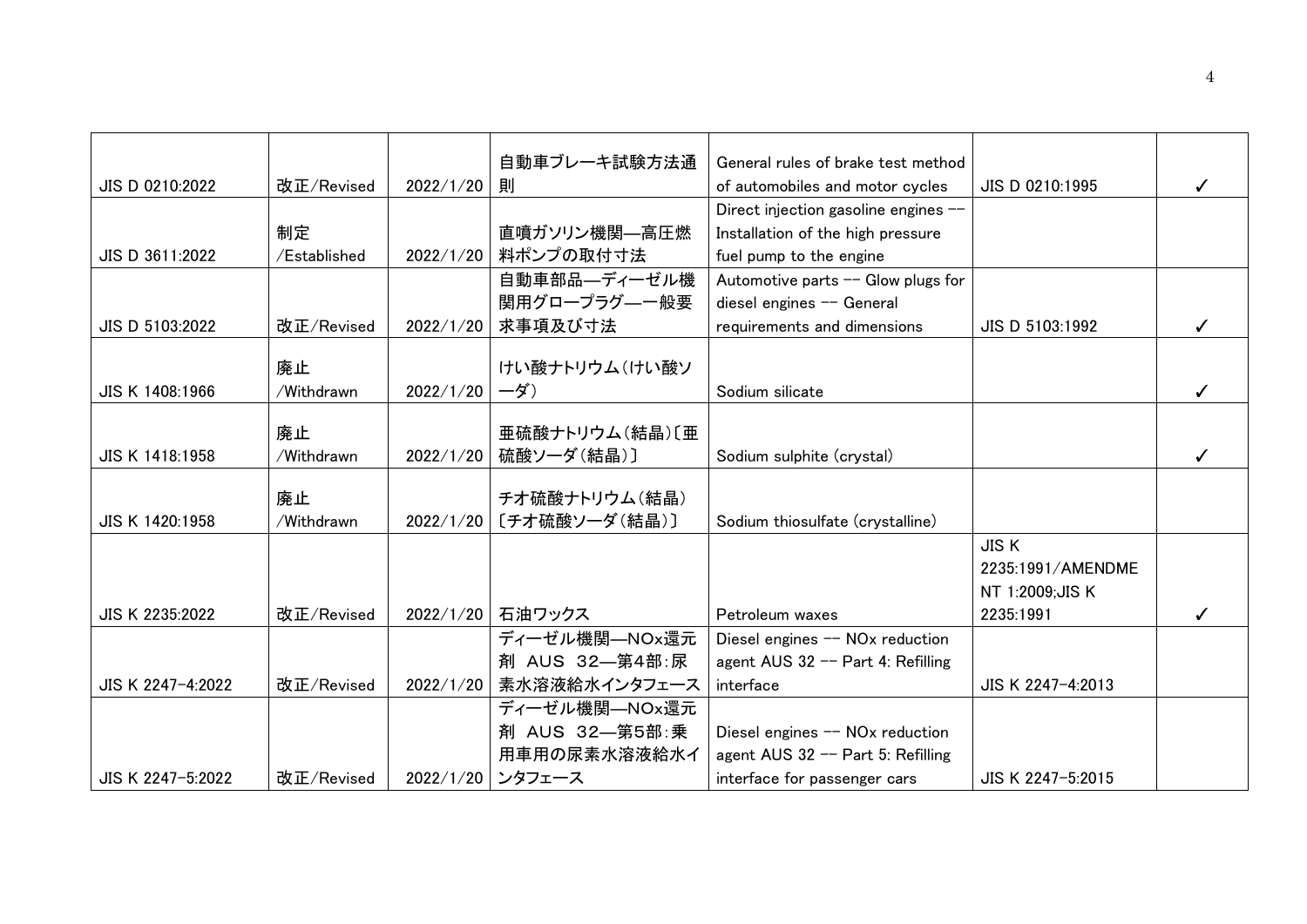|                   |              |           |                         | Rubber products -- Determination    |                 |  |
|-------------------|--------------|-----------|-------------------------|-------------------------------------|-----------------|--|
|                   | 廃止           |           | ゴム―亜鉛の定量―EDTA           | of zinc contents -- EDTA            |                 |  |
| JIS K 6232:1998   | /Withdrawn   | 2022/1/20 | 滴定法                     | titrimetric method                  |                 |  |
|                   |              |           |                         | Conveyor belts -- Specification for |                 |  |
|                   |              |           |                         | rubber covered conveyor belts of    |                 |  |
| JIS K 6322:2022   | 改正/Revised   |           | 2022/1/20   布層コンベヤゴムベルト | textile construction                | JIS K 6322:2018 |  |
|                   |              |           | コンベヤゴムベルトーエンド           | Conveyor belts -- Determination     |                 |  |
|                   | 制定           |           | レスベルトの長さの測定方            | of the net length of an endless     |                 |  |
| JIS K 6377-5:2022 | /Established | 2022/1/20 | 法                       | (spliced) conveyor belt             |                 |  |
|                   |              |           |                         | Conveyor belts -- Total belt        |                 |  |
|                   |              |           |                         | thickness and thickness of          |                 |  |
|                   | 制定           |           | コンベヤゴムベルト––厚さの          | constitutive elements -- Test       |                 |  |
| JIS K 6377-6:2022 | /Established | 2022/1/20 | 測定方法                    | methods                             |                 |  |
|                   |              |           |                         | Conveyor belts -- Full thickness    |                 |  |
|                   |              |           |                         | tensile strength, elongation at     |                 |  |
|                   | 制定           |           | コンベヤゴムベルト–引張            | break and elongation at the         |                 |  |
| JIS K 6377-7:2022 | /Established | 2022/1/20 | 特性の求め方                  | reference load -- Test method       |                 |  |
|                   |              |           |                         | Conveyor belts -- Adhesion          |                 |  |
|                   | 制定           |           | コンベヤゴムベルト––剥離           | between constitutive elements --    |                 |  |
| JIS K 6377-8:2022 | /Established | 2022/1/20 | 試験方法                    | Test methods                        |                 |  |
|                   |              |           |                         | Conveyor belts -- Transverse        |                 |  |
|                   | 制定           |           | コンベヤゴムベルトートラフ           | flexibility (troughability) -- Test |                 |  |
| JIS K 6377-9:2022 | /Established | 2022/1/20 | 性試験方法                   | method                              |                 |  |
|                   |              |           |                         | Testing method for flexing          |                 |  |
|                   | 廃止           |           |                         | endurance of light leathers and     |                 |  |
| JIS K 6545:1994   | /Withdrawn   |           | 2022/1/20 革の耐屈曲性試験方法    | their surface finishes              |                 |  |
|                   |              |           |                         |                                     |                 |  |
|                   | 廃止           |           | 革の染色摩擦堅ろう度試験            | Testing method for colour fastness  |                 |  |
| JIS K 6547:1994   | /Withdrawn   | 2022/1/20 | 方法                      | to rubbing of leathers              |                 |  |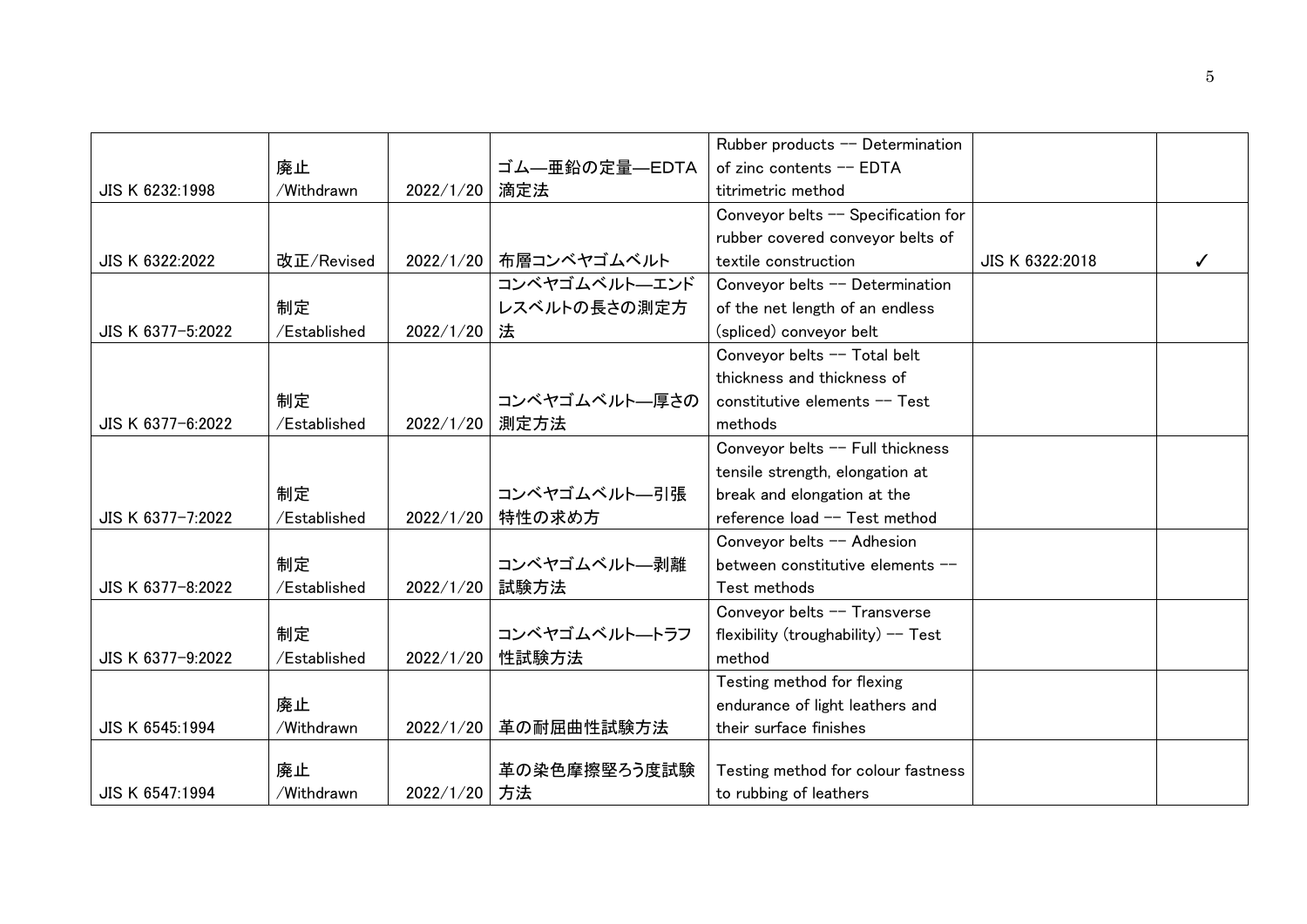|                   |            |                |                           | Polyethylene pipes for the supply   |                   |  |
|-------------------|------------|----------------|---------------------------|-------------------------------------|-------------------|--|
| JIS K 6774:2022   | 改正/Revised |                | 2022/1/20 ガス用ポリエチレン管      | of gaseous fuels                    | JIS K 6774:2013   |  |
|                   |            |                |                           | Polyethylene pipe-fittings for the  |                   |  |
|                   |            |                | ガス用ポリエチレン管継手              | supply of gaseous fuels $-$ Part 2: |                   |  |
| JIS K 6775-2:2022 | 改正/Revised |                | 2022/1/20   一第2部: スピゴット継手 | Spigot fittings                     | JIS K 6775-2:2013 |  |
|                   |            |                | ガス用ポリエチレン管継手              | Polyethylene pipe-fittings for the  |                   |  |
|                   |            |                | —第3部:エレクトロフュージ            | supply of gaseous fuels $-$ Part 3: |                   |  |
| JIS K 6775-3:2022 | 改正/Revised | 2022/1/20 ヨン継手 |                           | Electrofusion fittings              | JIS K 6775-3:2013 |  |
|                   |            |                | プラスチック–耐衝撃性ポリ             | Plastics -- Impact-resistant        |                   |  |
|                   |            |                | スチレン (PS-I) 成形用及          | polystyrene (PS-I) moulding and     |                   |  |
|                   |            |                | び押出用材料––第1部:呼             | extrusion materials -- Part 1:      |                   |  |
|                   |            |                | び方のシステム及び仕様表              | Designation system and basis for    |                   |  |
| JIS K 6926-1:2022 | 改正/Revised | 2022/1/20      | 記の基礎                      | specifications                      | JIS K 6926-1:1997 |  |
|                   |            |                | プラスチック–耐衝撃性ポリ             | Plastics -- Impact-resistant        |                   |  |
|                   |            |                | スチレン (PS-I) 成形用及          | polystyrene (PS-I) moulding and     |                   |  |
|                   |            |                | び押出用材料––第2部:試             | extrusion materials -- Part 2:      |                   |  |
|                   |            |                | 験片の作り方及び諸性質の              | Preparation of test specimens and   |                   |  |
| JIS K 6926-2:2022 | 改正/Revised | 2022/1/20      | 求め方                       | determination of properties         | JIS K 6926-2:1997 |  |
|                   |            |                |                           |                                     |                   |  |
|                   |            |                | プラスチック―曲げ特性の              | Plastics -- Determination of        |                   |  |
| JIS K 7171:2022   | 改正/Revised | 2022/1/20      | 求め方                       | flexural properties                 | JIS K 7171:2016   |  |
|                   |            |                |                           |                                     |                   |  |
|                   | 廃止         |                |                           |                                     |                   |  |
| JIS K 7557:1996   | /Withdrawn |                | 2022/1/20   X線用バッジフィルム    | Badge films for X-rays              |                   |  |
|                   | 廃止         |                |                           |                                     |                   |  |
| JIS K 7559:1996   | /Withdrawn |                | 2022/1/20   広範囲用バッジフィルム   | Universal Badge films               |                   |  |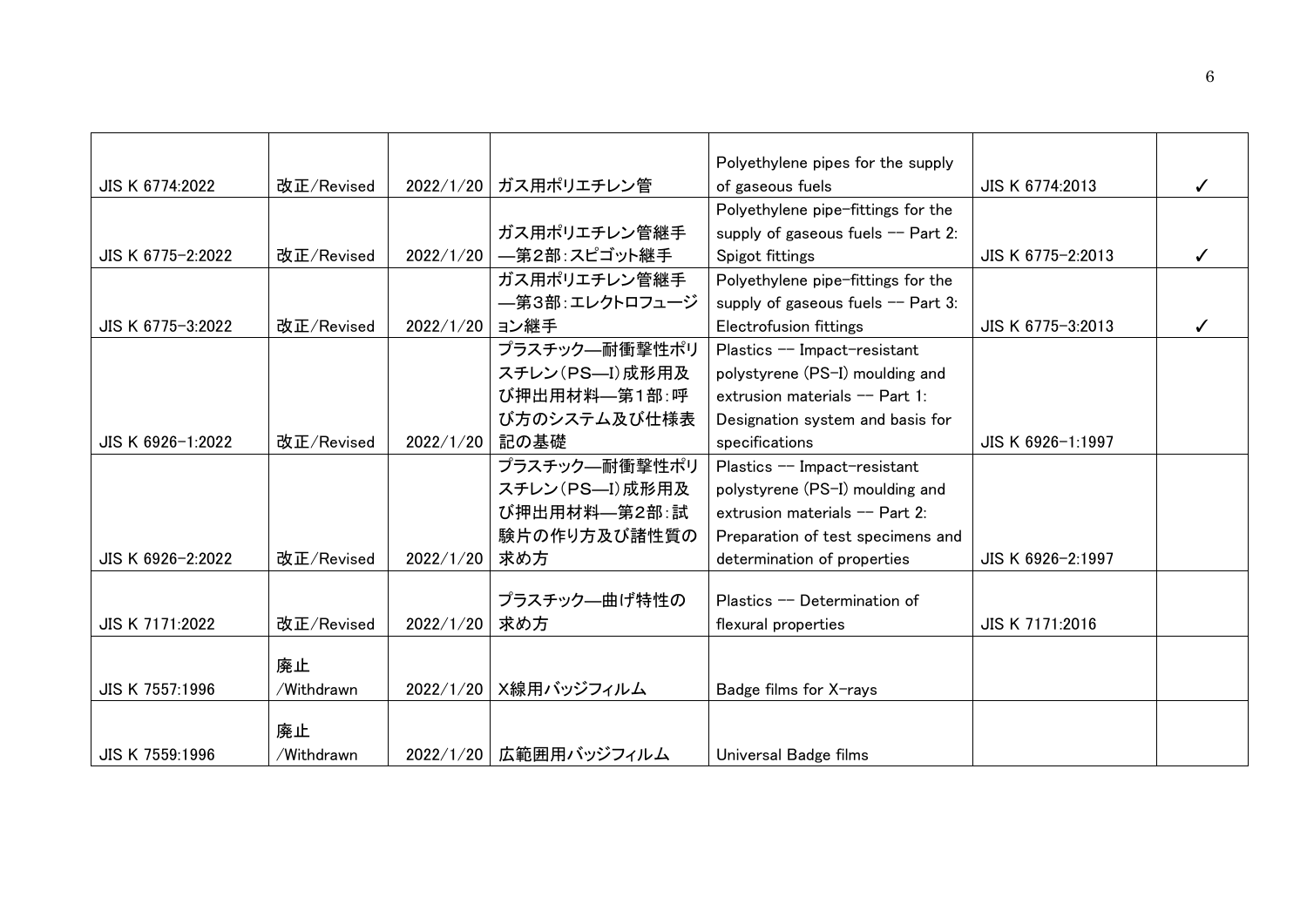|                   | 廃止           |           |               |                                      |                   |  |
|-------------------|--------------|-----------|---------------|--------------------------------------|-------------------|--|
| JIS K 8139:2007   | /Withdrawn   | 2022/1/20 | 塩化水銀(II)(試薬)  | Mercury (II) chloride (Reagent)      | JIS K 8139:1995   |  |
|                   |              |           |               |                                      |                   |  |
|                   | 廃止           |           |               |                                      |                   |  |
| JIS K 8572:1992   | /Withdrawn   | 2022/1/20 | 水銀(試薬)        | Mercury                              |                   |  |
|                   |              |           |               |                                      |                   |  |
|                   |              |           |               | Glossary of terms used in            |                   |  |
| JIS L 0222:2022   | 改正/Revised   | 2022/1/20 | 不織布用語         | nonwoven industry                    | JIS L 0222:2001   |  |
| <b>JIS R</b>      |              |           |               |                                      |                   |  |
| 3202:2011/AMENDME |              |           | フロート板ガラス及び磨き板 | Float glass and polished plate glass |                   |  |
| NT 1:2022         | 改正/Revised   | 2022/1/20 | ガラス(追補1)      | (Amendment 1)                        |                   |  |
|                   |              |           |               |                                      |                   |  |
|                   | 制定           |           |               |                                      |                   |  |
| JIS R 3225:2022   | /Established | 2022/1/20 | 真空ガラス         | Vacuum insulating glass              |                   |  |
|                   |              |           |               |                                      | <b>JIS R</b>      |  |
|                   |              |           |               |                                      | 6244:2005/AMENDME |  |
|                   |              |           | といし––寸法許容差及び振 | Bonded abrasive products -- Limit    | NT 1:2013; JIS R  |  |
| JIS R 6244:2022   | 改正/Revised   | 2022/1/20 | れ公差           | deviations and run-out tolerances    | 6244:2005         |  |
|                   |              |           |               | Common testing methods for           |                   |  |
|                   |              |           |               | products with consideration of       |                   |  |
|                   | 制定           |           | 乳幼児に配慮した製品の共  | babies, toddlers and young children  |                   |  |
| JIS S 0122:2022   | /Established | 2022/1/20 | 通試験方法—部品の外れ   | -- Detachment of components          |                   |  |
|                   |              |           |               | The details of information to        |                   |  |
|                   |              |           |               | communicate regarding                |                   |  |
|                   |              |           | 合成樹脂製食品用器具·容  | confirmation of synthetic resin      |                   |  |
|                   | 制定           |           | 器包装の安全性確認に関   | safety of utensils, containers and   |                   |  |
| JIS S 2061:2022   | /Established | 2022/1/20 | する情報伝達項目      | packaging for food                   |                   |  |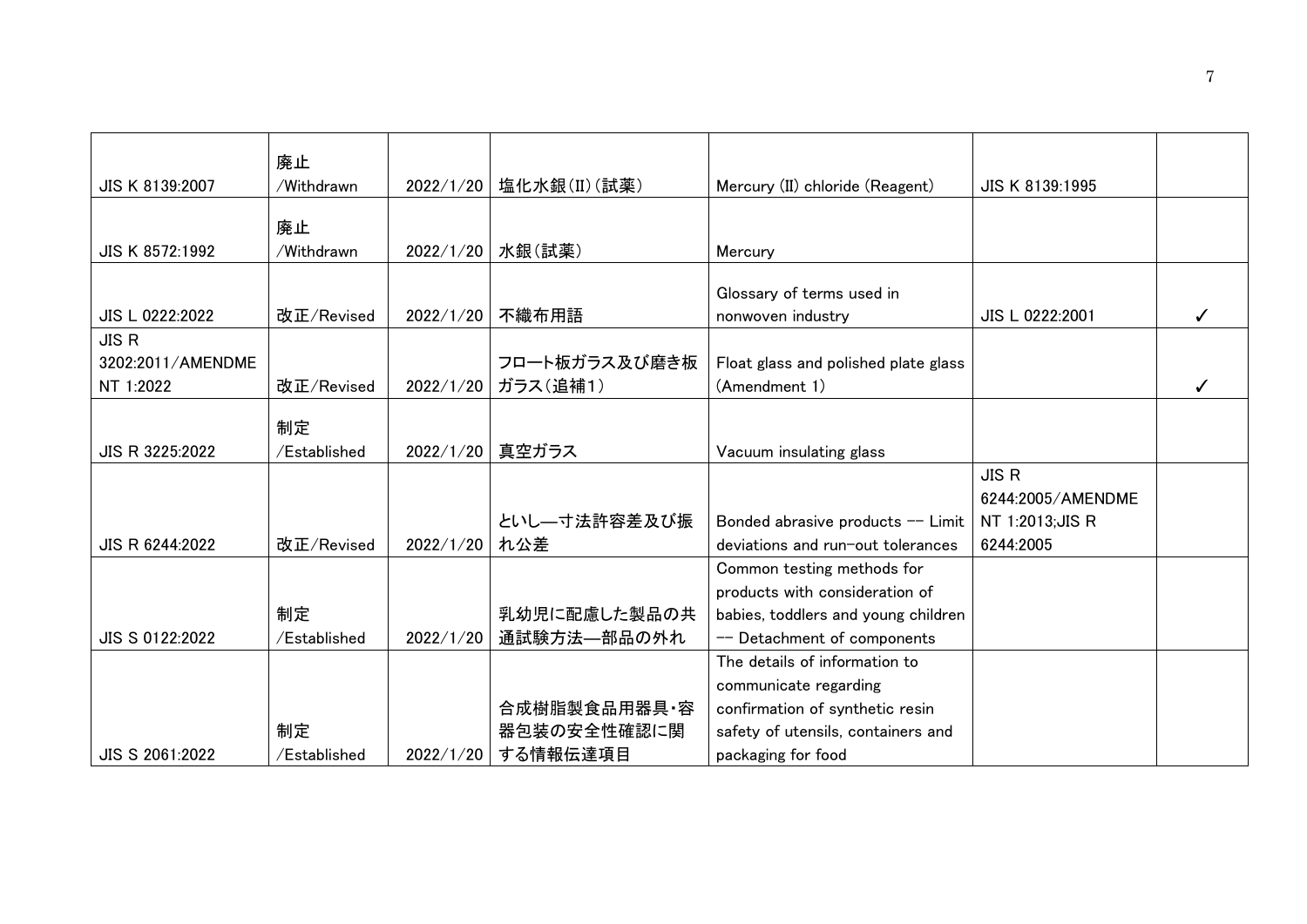| 改正/Revised |            | 家庭用浄水器        | Household water purifiers                                                                                           | JIS S 3241:2015                                                                  |  |
|------------|------------|---------------|---------------------------------------------------------------------------------------------------------------------|----------------------------------------------------------------------------------|--|
|            |            |               |                                                                                                                     |                                                                                  |  |
| 改正/Revised |            |               | Lighters -- Safety specifications                                                                                   | JIS S 4801:2018                                                                  |  |
|            |            |               |                                                                                                                     |                                                                                  |  |
| 改正/Revised |            | 多目的ライター—安全仕様  | specifications                                                                                                      | JIS S 4802:2018                                                                  |  |
|            |            | たばこライター及び多目的ラ |                                                                                                                     |                                                                                  |  |
|            |            | イター―操作力及び操作変  | Lighters and utility lighters --                                                                                    |                                                                                  |  |
|            |            |               | Safety specifications for                                                                                           |                                                                                  |  |
|            |            | ドレジスタンス機能)安全仕 | child-resistance by high operating                                                                                  |                                                                                  |  |
| 改正/Revised |            | 様             | force                                                                                                               | JIS S 4803:2018                                                                  |  |
| 廃止         |            |               |                                                                                                                     |                                                                                  |  |
| /Withdrawn |            | 卓球台           | Table tennis tables                                                                                                 |                                                                                  |  |
|            |            |               | Testing methods of                                                                                                  |                                                                                  |  |
|            |            | 粘着テープ・粘着シート試験 |                                                                                                                     |                                                                                  |  |
| 改正/Revised |            | 方法            | and sheets                                                                                                          | JIS Z 0237:2009                                                                  |  |
| 廃止         |            |               | Film badge for in-door<br>environmental monitoring                                                                  |                                                                                  |  |
|            | /Withdrawn |               | 2022/1/20<br>2022/1/20 たばこライター–安全仕様<br>2022/1/20<br>2022/1/20<br>2022/1/20<br>2022/1/20<br>2022/1/20   屋内環境用フィルムバッジ | Utility lighters -- Safety<br>位による幼児対策(チャイル<br>pressure-sensitive adhesive tapes |  |